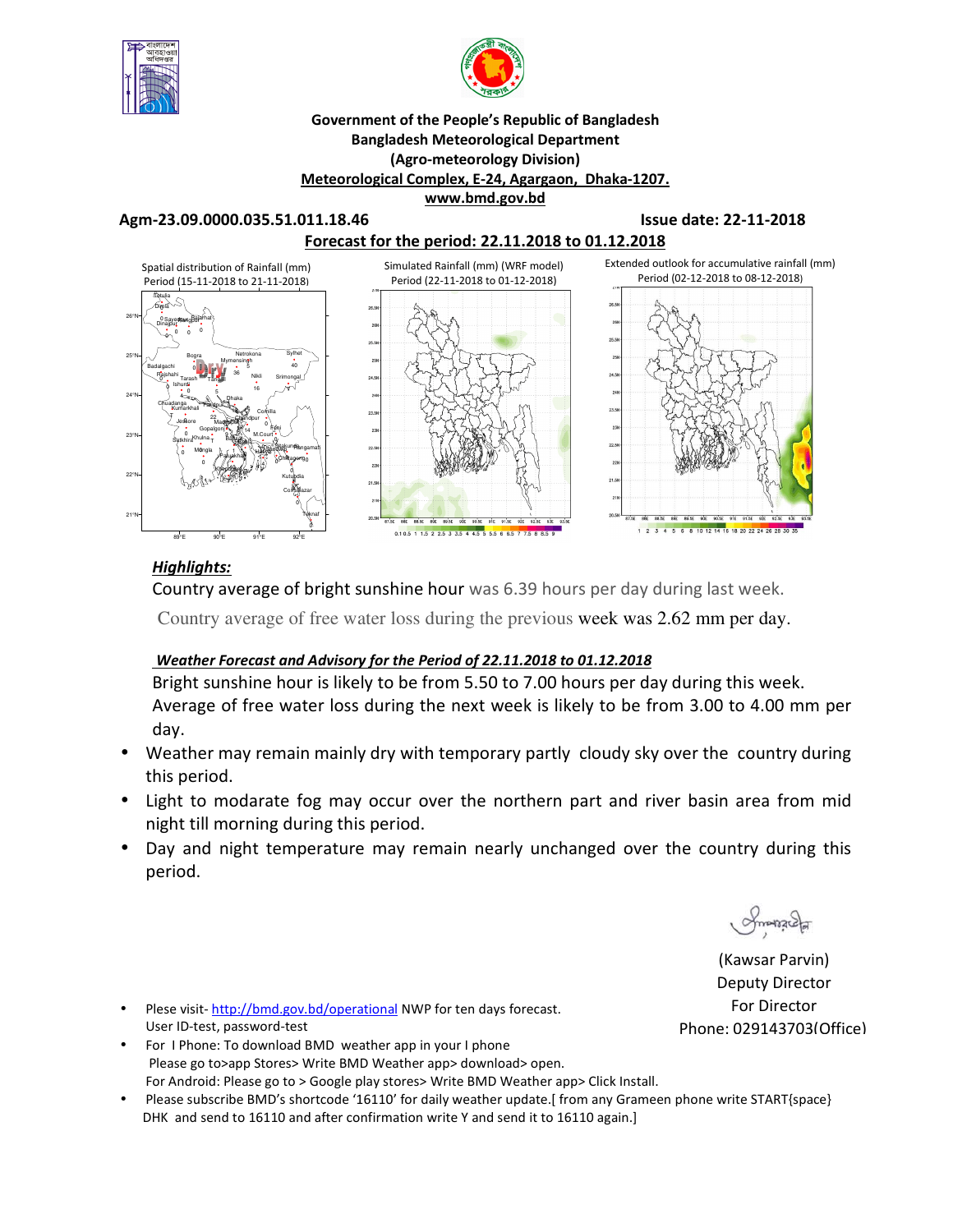#### **Short Weather description Period: 15.11.2018 to 21.11.2018**

Maximum And Minimum Temperature (Range and Extreme)

| <b>Divisions</b> | <b>Maximum temperature</b><br>range in <sup>o</sup> C |         | <b>Highest maximum</b><br>temperature in <sup>o</sup> C |      |                              |  | Minimum temperature<br>Range in <sup>o</sup> C | Lowest minimum<br>temperature in <sup>o</sup> C |      |              |
|------------------|-------------------------------------------------------|---------|---------------------------------------------------------|------|------------------------------|--|------------------------------------------------|-------------------------------------------------|------|--------------|
| <b>Dhaka</b>     | 26.6                                                  | $-32.2$ | <sup>o</sup> C Gopalgonj                                | 32.2 | $^{\circ}$ C <sub>15.0</sub> |  |                                                | $-$ 21.8 $^{\circ}$ C Tangail                   | 15.0 | °c           |
| Mymensingh       | 27.0                                                  | $-29.8$ | <sup>o</sup> C Mymensingh                               | 29.8 | $^{\circ}$ C 14.5            |  |                                                | - 20.2 °C Mymensingh & Netrokona                | 14.5 | $^{\circ}$ c |
| Chattogram       | 27.5                                                  | $-32.5$ | <sup>o</sup> C teknef                                   | 32.5 | $^{\circ}$ C <sub>14.5</sub> |  |                                                | $-22.0$ $-c$ Sitakunda                          | 14.5 | $^{\circ}$ c |
| Sylhet           | 27.8                                                  | $-30.9$ | <sup>o</sup> C Srimongal                                | 30.9 | $^{\circ}$ C <sub>12.4</sub> |  |                                                | $-20.4$ <sup>o</sup> C Srimongal                | 12.4 | °c           |
| Rajshahi         | 27.8                                                  | $-31.6$ | <sup>o</sup> C Ishurdi                                  | 31.6 | $^{\circ}$ C <sub>12.9</sub> |  |                                                | - $19.8 °C$ B. Gachhi                           | 12.9 | $^{\circ}$ c |
| Rangpur          | 25.0                                                  | $-30.0$ | <sup>o</sup> C Dinajpur                                 | 30.0 | $^{\circ}$ C <sub>11.5</sub> |  |                                                | $19.0 °C$ Tetulia                               | 11.5 | $^{\circ}$ c |
| Khulna           | 28.7                                                  | $-32.8$ | <sup>o</sup> C Jessore                                  | 32.8 | $^{\circ}$ C 14.0            |  |                                                | $-$ 22.2 $^{\circ}$ C Chuadanga                 | 14.0 | $^{\circ}$ c |
| Barishal         | 29.3                                                  | $-32.2$ | <sup>o</sup> C Bhola                                    | 32.2 | $^{\circ}$ C <sub>16.0</sub> |  |                                                | - $21.7 \text{ °C}$ Barishal                    | 16.0 | °c           |

#### *Rainfall analysis* and *average temperature:-*

| Name of the<br><b>Divisions</b> | Name of the<br><b>Stations</b> | Total<br>Rainfall<br>in $(mm)$ | Rainfall<br>in $(mm)$   | Normal Deviation<br>in % | Total<br>Rainy<br>days | M a x<br>in %   | Average   Average<br>M in<br>in % | Average<br>M ax.<br>Humidity Humidity temp in °C | Average<br>Normal<br>M ax.<br>temp in<br>℃ | Average Average<br>M in.<br>temp in °<br>C | Normal<br>M in.<br>temp in<br>۰C |
|---------------------------------|--------------------------------|--------------------------------|-------------------------|--------------------------|------------------------|-----------------|-----------------------------------|--------------------------------------------------|--------------------------------------------|--------------------------------------------|----------------------------------|
| Dhaka                           | <b>Dhaka</b>                   | 0                              | 3                       | $***$                    | 00                     | 087             | 038                               | 30.1                                             | 29.6                                       | 19.4                                       | 18.8                             |
|                                 | Faridpur                       | 0                              | 7                       | $-100$                   | 00                     | 96              | 43                                | 30                                               | 29.1                                       | 17.4                                       | 18.9                             |
|                                 | Madaripur                      | 0                              | 6                       | -100                     | 00                     | 93              | 43                                | 30.2                                             | 29.5                                       | 15.4                                       | 18.2                             |
|                                 | Nikli                          | 0                              | **                      | $***$                    | 00                     | 096             | 053                               | 028                                              | $\star\star$                               | 023                                        |                                  |
|                                 | Tangail                        | 0                              | 8                       | $***$                    | 00                     | 093             | 042                               | 29.2                                             | 29.3                                       | 17.0                                       | 18.0                             |
|                                 | Gopalgonj                      | 0                              | $\star\star$            | $***$                    | 00                     | 97              | 39                                | 30.1                                             | $\star\star$                               | 18                                         |                                  |
| Mymensingh                      | Mymensingh                     | 0                              | $\overline{\mathbf{c}}$ | $***$                    | 00                     | 98              | 52                                | 28.5                                             | 29.3                                       | 16.8                                       | 17.7                             |
|                                 | Netrokona                      | 0                              | $\star\star$            | $***$                    | 00                     | 098             | 053                               | 28.1                                             | $***$                                      | 17.0                                       | $^{\star\star}$                  |
| Chattogram                      | Chattogram                     | 0                              | 11                      | -100                     | 00                     | $^{\star\star}$ | $^{\star\star}$                   | $\star\star$                                     | 29.8                                       | $\star\star$                               | 19.5                             |
|                                 | Sitakunda                      | 0                              | 11                      | $-100$                   | 00                     | $^{\star\star}$ | $\star\star$                      | $^{\star\star}$                                  | 30.1                                       | $\star\star$                               | 18.1                             |
|                                 | Rangamati                      | 0                              | 9                       | $-100$                   | 00                     | 96              | 15                                | 28.9                                             | 29.2                                       | 17                                         | 19.2                             |
|                                 | Cox'sBazar                     | 0                              | 15                      | $-100$                   | 00                     | 94              | 48                                | 30.5                                             | 30.2                                       | 19.5                                       | 20.5                             |
|                                 | Teknaf                         | 0                              | 24                      | $-100$                   | 00                     | $^{\star\star}$ | $\star\star$                      | $\star\star$                                     | 30.0                                       | $^{\star\star}$                            | 20.4                             |
|                                 | Hatiya                         | 0                              | 10                      | $-100$                   | 00                     | 100             | 57                                | 30.4                                             | 28.9                                       | 18.9                                       | 19.5                             |
|                                 | Sandw ip                       | 0                              | $\overline{7}$          | $***$                    | 00                     | 099             | 052                               | 030                                              | 29.0                                       | 019                                        | 19.4                             |
|                                 | Kutubdia                       | 0                              | 15                      | $-100$                   | 00                     | 95              | 49                                | 30.8                                             | 29.4                                       | 18.5                                       | 19.7                             |
|                                 | Feni                           | 0                              | $\overline{7}$          | $-100$                   | 00                     | 097             | 042                               | 30.5                                             | 29.5                                       | 18.3                                       | 18.0                             |
|                                 | M.Court                        | 0                              | 7                       | $-100$                   | 00                     | 99              | 48                                | 30.5                                             | 29.0                                       | 20.0                                       | 19.6                             |
|                                 | Chandpur                       | 0                              | 4                       | $***$                    | 00                     | 096             | 047                               | 030                                              | 29.0                                       | 020                                        | 19.3                             |
|                                 | Cumilla                        | 0                              | 9                       | $-100$                   | 00                     | 098             | 045                               | 29.5                                             | 29.4                                       | 17.6                                       | 17.6                             |
| <b>Sylhet</b>                   | Sylhet                         | 0                              | 4                       | $-100$                   | 00                     | 94              | 57                                | 28.3                                             | 29.3                                       | 18.4                                       | 18.0                             |
|                                 | Srimongal                      | 0                              | 7                       | $-100$                   | 00                     | 100             | 28                                | 29.4                                             | 28.9                                       | 15.1                                       | 15.7                             |
| Rajshahi                        | Rajshahi                       | 0                              | $\pmb{0}$               | $***$                    | 00                     | 098             | 037                               | 29.7                                             | 29.3                                       | 15.3                                       | 17.1                             |
|                                 | Bogura                         | 0                              | $\mathbf{1}$            | $***$                    | 00                     | 095             | 031                               | 29.6                                             | 30.2                                       | 17.7                                       | 17.8                             |
|                                 | <b>Ishurdi</b>                 | 0                              | 0                       | $***$                    | 00                     | 98              | 28                                | 30                                               | 29.4                                       | 15.5                                       | 17.1                             |
|                                 | Badalgachi                     | 0                              | $\star\star$            | $***$                    | $00\,$                 | 098             | 034                               | 29.0                                             | $\star\star$                               | 14.9                                       | $\star\star$                     |
|                                 | Tarash                         | 0                              | **                      | $***$                    | 00                     | 98              | 23                                | 29.2                                             | $\star\star$                               | 16.7                                       |                                  |
| Rangpur                         | Rangpur                        | 0                              | 1                       | -100                     | 00                     | 096             | 045                               | 28.3                                             | 28.3                                       | 16.5                                       | 17.0                             |
|                                 | Dinajpur                       | 0                              | 0                       | $***$                    | 00                     | 097             | 040                               | 28.5                                             | 28.8                                       | 14.8                                       | 16.2                             |
|                                 | Sayedpur                       | 0                              | $\star\star$            | $***$                    | 00                     | $^{\star\star}$ | $^{\star\star}$                   | $\star\star$                                     | $\star\star$                               | $\star\star$                               | $\star\star$                     |
|                                 | Rajarhat                       | 0                              | **                      | $***$                    | 00                     | 097             | 056                               | 27.2                                             | $***$                                      | 14.6                                       | $^{\star\star}$                  |
|                                 | Tetulia                        | 0                              | $\star\star$            | $***$                    | $00\,$                 | 098             | 054                               | 27.0                                             | $***$                                      | 13.7                                       | $\star\star$                     |
|                                 | Dimla                          | 0                              | **                      | $\star\star\star$        | 00                     | 96              | 43                                | 27.7                                             | $***$                                      | 14.9                                       | $***$                            |
| Khulna                          | Khulna                         | 0                              | 5                       | $-100$                   | 00                     | 98              | 44                                | 30.9                                             | 29.6                                       | 19                                         | 18.9                             |
|                                 | Mongla                         | 0                              | $\star\star$            | $***$                    | 00                     | 98              | 60                                | 30                                               | $\star\star$                               | 20.4                                       | $\star\star$                     |
|                                 | Jashore                        | 0                              | 5                       | $***$                    | 00                     | 96              | 37                                | 30.9                                             | 30.1                                       | 15.6                                       | 17.3                             |
|                                 | Chuadanga                      | 0                              | 2                       | $-100$                   | 00                     | 97              | 39                                | 30.4                                             | 29.7                                       | 16                                         | 17.5                             |
|                                 | Satkhira                       | 0                              | 6                       | $-100$                   | 00                     | $\star\star$    | $\star\star$                      | $\star\star$                                     | 29.9                                       | $\star\star$                               | 17.9                             |
|                                 | Kumarkhali                     | 0                              | $***$                   | $***$                    | $00\,$                 | 98              | 25                                | 29.8                                             | $^{\star\star}$                            | 17.8                                       | $**$                             |

Analyses contained in this bulletin are based on preliminary \* un-checked data. \*\* Data not received. \*\*\* Data not available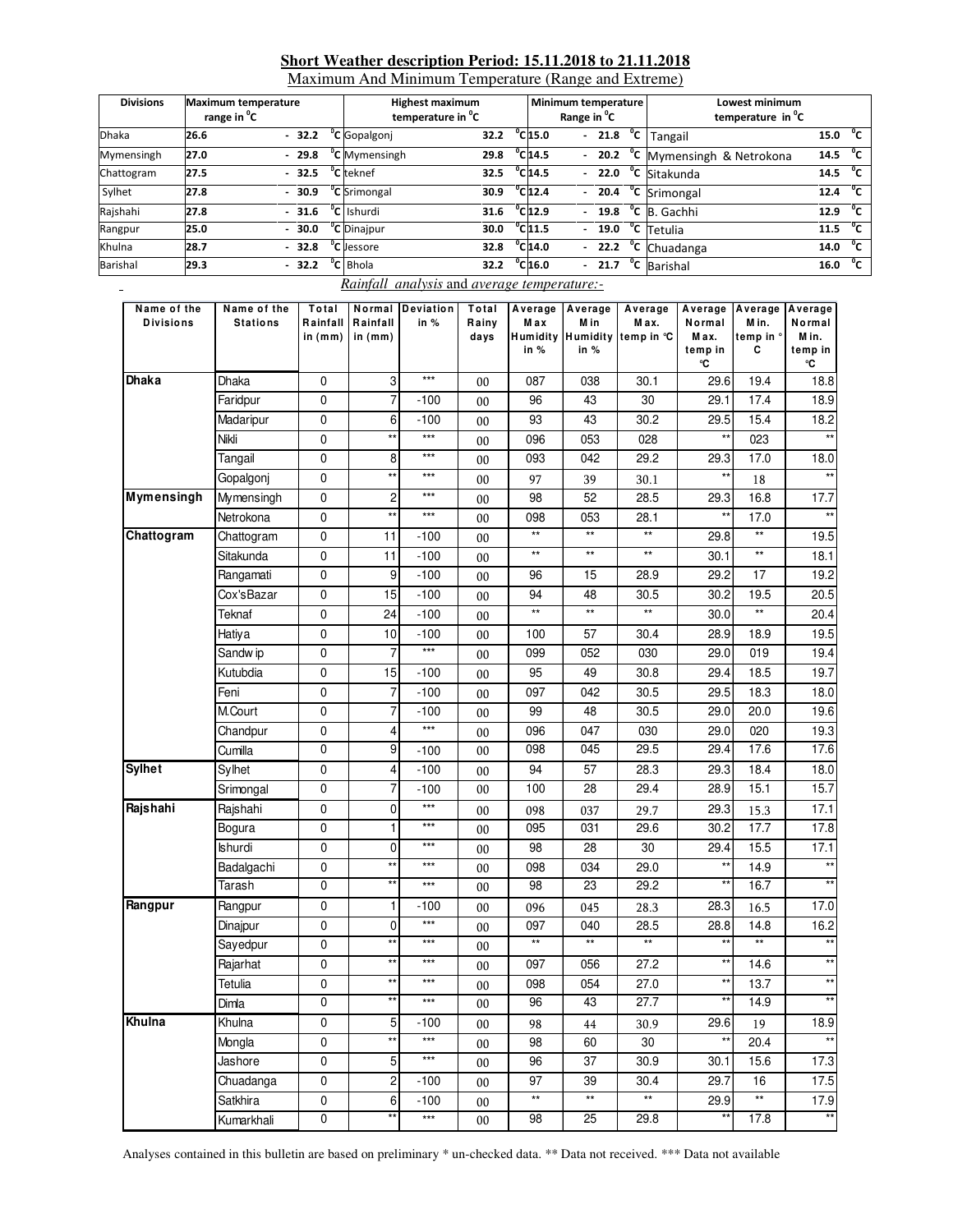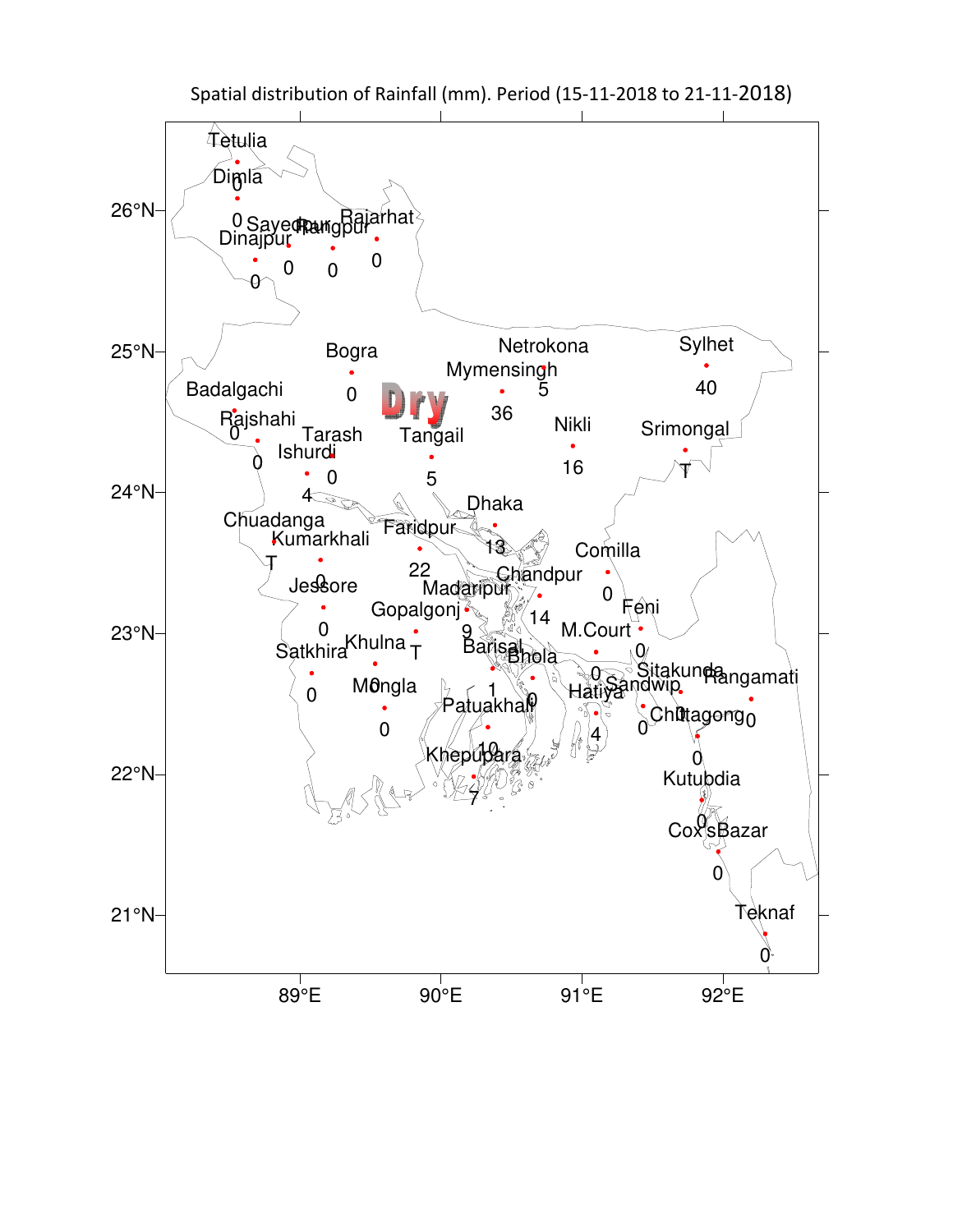



# গণপ্রজাতন্ত্রী বাংলাদেশ সরকার

## বাংলাদেশ আবহাওয়া অধিদপ্তর

#### কৃষি আবহাওয়া মহাশাখা

আবহাওয়া ভবন, ই-২৪, আগারগাঁও, ঢাকা-১২০৭।

## www.bmd.gov.bd

এজিএম-২৩.০৯.০০০০.০৩৫.৫১.০১১.১৮.৪৬

তারিখ: ২২-১১-২০১৮ খ্রিঃ

পূর্বাভাসের সময়কাল: ২২-১১-২০১৮ থেকে ০১-১২-২০১৮







#### প্ৰধান বৈশিষ্ট্য সমূহঃ-

গত সপ্তাহে দেশের দৈনিক উজ্জল সর্যকিরণ কালের গড ৬.৩৯ ঘন্টা ছিল । গত সপ্তাহে দেশের দৈনিক বাষ্পীভবনের গড় ২.৬২ মিঃ মিঃ ছিল।

#### আবহাওয়ার পূর্বাভাসঃ ২২-১১-২০১৮ থেকে ০১-১২-২০১৮ ইং পর্যন্ত।

এ সপ্তাহে দৈনিক উজ্জ্বল সূর্য কিরণ কাল ৫.৫০ থেকে ৭.০০ ঘন্টার মধ্যে থাকতে পারে ।

আগামী সপ্তাহের বাষ্পীভবনের দৈনিক গড় ৩.০০ মিঃ মিঃ থেকে ৪.০০ মিঃ মিঃ থাকতে পারে।

- আকাশ অস্থায়ীভাবে আংশিক মেঘলাসহ সারাদেশের আবহাওয়া প্রধানতঃ শুষ্ক থাকতে পারে ।
- এ সময়ে দেশের উত্তরাঞ্চল এবং নদী অববাহিকায় সকাল হতে মধ্য রাত পর্যন্ত হাল্কা থেকে মাঝারি ধরনের কুয়াশা পড়তে পারে।
- এ সময়ে সারাদেশে দিন ও রাতের তাপমাত্রা প্রায় অপরিবর্তিত থাকতে পারে।

omonach

(কাওসার পারভীন) উপপরিচালক পরিচালকের পক্ষে টেলিফোন: ০২৯১৪৩৭০৩ (অফিস)

- Plese visit-http://bmd.gov.bd/operational NWP for ten days forecast. User ID-test, password-test
- For I Phone: To download BMD weather app in your I phone Please go to>app Stores> Write BMD Weather app> download> open. For Android: Please go to > Google play stores> Write BMD Weather app> Click Install.
- Please subscribe BMD's shortcode '16110' for daily weather update. [from any Grameen phone write START{space} DHK and send to 16110 and after confirmation write Y and send it to 16110 again.]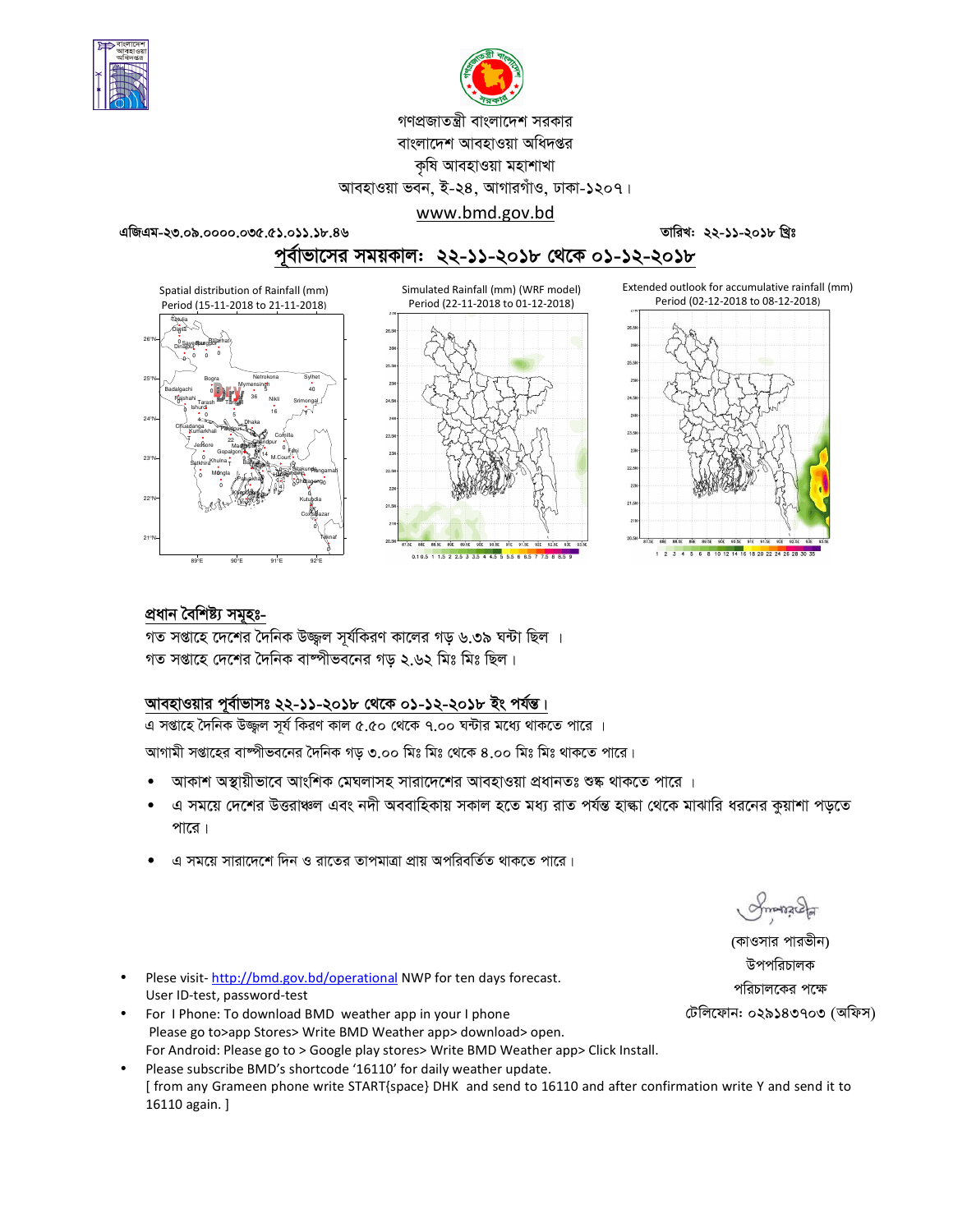# সংক্ষিপ্ত আবহাওয়া বিবরণী, সমূহ ১৫-১১-২০১৮ থেকে ২১-১১-২০১৮

| বিভাগ     | সর্বোচ্চ তাপমাত্রার পরিসর |                          |      |                |            | সৰ্বোচ্চ তাপমাত্ৰা ° সেঃ |                       |             |                          | সর্বনিম্ন তাপমাত্রার পরিসর°সেঃ |                | সর্বনিম্ন তাপমাত্রা °সেঃ |      |                |
|-----------|---------------------------|--------------------------|------|----------------|------------|--------------------------|-----------------------|-------------|--------------------------|--------------------------------|----------------|--------------------------|------|----------------|
| ঢাকা      | ২৬.৬                      | $\overline{\phantom{0}}$ |      | ৩২.২ ° সেঃ     | গোপালগজ্ঞ  | ৩২.২                     | $^\circ$ সেঃ          | ১৫.০        |                          | ২১.৮                           | সেঃ            | টাঙ্গাইল                 | ১৫.০ | $^{\circ}$ সেঃ |
| ময়মনসিংহ | ২৭.০                      |                          | ২৯.৮ | $^{\circ}$ সেঃ | মায়মনসিংহ |                          | ২৯.৮ ° সেঃ            | <b>58.0</b> |                          | ২০.২                           | $^{\circ}$ সেঃ | ময়মনসিংহ ও নেত্রকোনা    | ১৪.৫ | $^{\circ}$ সেঃ |
| চউগ্ৰাম   | ২৭.৫                      |                          | ৩২.৫ | $^{\circ}$ সেঃ | টেকনাফ     |                          | ৩২.৫ ° সেঃ            | 38.0        |                          | ২২.০                           | $^{\circ}$ সেঃ | সীতাকভ                   | ১৪.৫ | $^{\circ}$ সেঃ |
| সিলেট     | ২৭.৮                      | $\overline{\phantom{0}}$ | ৩০.৯ | সেঃ            | শ্ৰীমঙ্গল  |                          | ৩০.৯ ° সেঃ            | ১২.৪        |                          | ২০.৪                           | সেঃ            | শ্ৰীমঙ্গল                | ১২.৪ | সেঃ            |
| রাজশাহী   | ২৭.৮                      |                          | ৩১.৬ | $^{\circ}$ সেঃ | ঈশদী       | ৩১.৬                     | ° সেঃ                 | ১২.৯        |                          | ১৯.৮                           | $^{\circ}$ সেঃ | বদলগাছী                  | ১২.৯ | $^{\circ}$ সেঃ |
| রংপুর     | ২৫.০                      | -                        | 0.00 | $^{\circ}$ সেঃ | দিনাজপুর   |                          | లం. <sup>ం</sup> ధ్యా | ১১.৫        | $\overline{\phantom{a}}$ | ১৯.০                           | $^{\circ}$ সেঃ | তেঁতলিয়া                | ১১.৫ | $^{\circ}$ সেঃ |
| খুলনা     | ২৮.৭                      |                          | ৩২.৮ | সেঃ            | যশোর       | ৩২.৮                     | $^{\circ}$ সেঃ        | 58.0        |                          | ২২.২                           | Ω<br>সেঃ       | চয়াডাঙ্গা               | 0.8  | $^{\circ}$ সেঃ |
| বরিশাল    | ২৯.৩                      | $\overline{\phantom{0}}$ |      | ৩২.২ ° সেঃ     | ভোলা       |                          | ৩২.২ ° সেঃ            | ১৬.০        | $\overline{\phantom{0}}$ | ২১.৭                           | $^{\circ}$ সেঃ | বরিশাল                   | ১৬.০ | $^{\circ}$ সেঃ |

# <u>বৃষ্টিপাত বিশ্লেষন এবং স্বাভাবিক তাপমাত্রা</u>

| বিভাগের নাম | স্টেশনের নাম  | মোট<br>বৃষ্টিপাত<br>( মিঃমিঃ) | ষাভাবিক<br>বৃষ্টিপাত<br>(মিঃমিঃ) | বিছ্যুতি( %) | মোট<br>বৃষ্টিপাতের<br>দিন | সৰ্বোচ্চ গড়<br>আৰ্দ্ৰতা<br>( %) | সৰ্বোনিম্ন<br>আৰ্ঘতা | গড় সৰ্বোচ্চ<br>তাপমাত্রা<br>( ডিগ্ৰী সেঃ) | গড<br>ষভাবিক<br>তাপমাত্রা | সৰ্বনিম্ন<br>গড<br>তাপমাত্রা | সৰ্বনিম্ন<br>ষাভাবিক<br>গড় |
|-------------|---------------|-------------------------------|----------------------------------|--------------|---------------------------|----------------------------------|----------------------|--------------------------------------------|---------------------------|------------------------------|-----------------------------|
|             |               |                               |                                  |              |                           |                                  | ( %)                 |                                            | (ডিগ্ৰী<br>(সঃ)           | (ডিগ্ৰী<br>(সঃ)              | তাপমাত্রা(<br>ডিগ্ৰী সেঃ)   |
| ঢাকা        | ঢাকা          | $\circ$                       | دد                               | $* * *$      | $^{\circ}$                | ০৯৬                              | 089                  | 0.00                                       | ২৯.৯                      | 9.9                          | ২০.২                        |
|             | ফরিদপুর       | $\circ$                       | ১৩                               | $-500$       | $^{\circ}$                | ৯৬                               | 89                   | ৩০                                         | ২৯.৬                      | 9.9                          | ২০.২                        |
|             | মাদারীপুর     | $\circ$                       | ১০                               | -200         | $\circ$                   | ৯৯                               | 8¢                   | 0.00                                       | ২৯.৭                      | 9.9                          | ১৯.৭                        |
|             | নিকলী         | $\circ$                       | $* *$                            | ***          | $\circ$                   | $\ast$ $\ast$                    | $\pm$ $\pm$          | $\ast$ $\ast$                              | $\pm$ $\pm$               | $\ast$ $\ast$                | $* *$                       |
|             | টাঙ্গাইল      | $\circ$                       | $\mathbf b$                      | ***          | $^{\circ}$                | ০৯৬                              | 080                  | ২৯.৭                                       | 0.00                      | 9.9                          | 38.0                        |
|             | গোপালগঞ্জ     | $\circ$                       | $* *$                            | ***          | $\circ$                   | ৯৭                               | 8 <sub>0</sub>       | ২৯.৭                                       | $\pm$ $\pm$               | ১৭                           | **                          |
| ময়মনসিংহ   | ময়মনসিংহ     | $\circ$                       | $\mathsf{P}$                     | ***          | $\circ$                   | ৯৯                               | 8 <sub>b</sub>       | 25.8                                       | ২৯.৮                      | 59.8                         | ১৯.১                        |
|             | নেত্ৰকোনা     | $\circ$                       | $\ast$ $\ast$                    | ***          | $\circ$                   | 500                              | 08 <sub>o</sub>      | ২৯.৫                                       | $**$                      | 59.8                         | $**$                        |
| চট্ৰগ্ৰাম   | চট্টগ্রাম     | $\circ$                       | ২৫                               | -200         | $\circ$                   | $\ast$ $\ast$                    | $\pm$ $\pm$          | 00.8                                       | 0.00                      | ২০                           | ২০.৬                        |
|             | সীতাকুন্ড     | $\circ$                       | ১৯                               | -১০০         | $^{\circ}$                | $* *$                            | $\ast$ $\ast$        | $\pm$ $\pm$                                | ৩০.৩                      | $\ast$ $\ast$                | ১৯.৭                        |
|             | রাঙ্গামাটি    | $\circ$                       | ১৬                               | $-200$       | $\circ$                   | ৯৮                               | ২৩                   | ২৯.৮                                       | 25.8                      | 59.0                         | 20.8                        |
|             | কক্সবাজার     | $\circ$                       | ২৮                               | -১০০         | $\circ$                   | ৯৩                               | 68                   | ৩০.৩                                       | ಲಿ.                       | ২১.২                         | 25.0                        |
|             | টেকনাফ        | $\circ$                       | ২৬                               | -১০০         | $\circ$                   | $**$                             | $**$                 | $\ast$ $\ast$                              | 00.8                      | $\ast\ast$                   | ২১.৫                        |
|             | হাতিয়া       | $\circ$                       | ২৬                               | -১০০         | $^{\circ}$                | 500                              | 68                   | ৩০.২                                       | ২৯.৩                      | 3b.9                         | ২১.১                        |
|             | সন্দ্বীপ      | $\circ$                       | ২১                               | ***          | $^{\circ}$                | $**$                             | **                   | $**$                                       | ২৯.৩                      | **                           | २०.१                        |
|             | কুতুবদীয়া    | $\circ$                       | ২২                               | -200         | $^{\circ}$                | ৯২                               | œ۵                   | 0.00                                       | 0.00                      | ২০.১                         | ২১.১                        |
|             | কেনী          | $\circ$                       | $\sqrt{8}$                       | $-200$       | $\circ$                   | $\circ \circ \circ$              | ०১৭                  | 00.8                                       | ২৯.৬                      | 39.0                         | 55.8                        |
|             | মাইজদী (কার্ট | $\circ$                       | ২১                               | -200         | $\circ$                   | ৯৯                               | 8¢                   | ಲಿ.೦                                       | ২৯.২                      | ১৯.১                         | ২০.৬                        |
|             | চাঁদপুর       | $\circ$                       | ১৬                               | ***          | $\circ$                   | ০৯৭                              | 088                  | ০৩১                                        | 25.8                      | ০১৯                          | 20.8                        |
|             | কুমিল্লা      | $\circ$                       | $\sqrt{8}$                       | -১০০         | $^{\circ}$                | ০৯৮                              | 080                  | ২৯.৮                                       | ২৯.৭                      | 0.9C                         | 3b.5                        |
| সিলেট       | সিলেট         | $\circ$                       | $\mathcal{L}$                    | -১০০         | $^{\circ}$                | ৯৫                               | ¢۵                   | 00.5                                       | ২৯.৫                      | 3b.9                         | 38.3                        |
|             | শ্ৰীমঙ্গল     | $\circ$                       | ډډ                               | $-200$       | $\circ \circ$             | ৯৯                               | 8 <sub>o</sub>       | ২৯.৯                                       | ২৯.১                      | 36.8                         | 59.0                        |
| রাজশাহী     | রাজশাহী       | $\circ$                       | ىل                               | $* * *$      | $\circ$                   | ০৯৯                              | 08¢                  | ৩২.০                                       | ২৯.৬                      | ১.০২                         | 5b.9                        |
|             | বগুডা         | $\circ$                       | 8                                | ***          | $\circ$                   | $\circ$ ৯8                       | ০৩৫                  | ৩০.২                                       | ৩০.৩                      | 3b.9                         | ১৯.২                        |
|             | ঈশ্বরদী       | $\circ$                       | ٩                                | -200         | $^{\circ}$                | ৯৮                               | ৩২                   | ২৯.৫                                       | ২৯.৮                      | 3b.9                         | 5b.9                        |
|             | বদলগাদ্বী     | $\circ$                       | $* *$                            | ***          | $\circ$                   | ০৯৯                              | 080                  | ২৯.২                                       | $\ast$ $\ast$             | 38.5                         | $**$                        |
|             | তাডাশ         | $\circ$                       | $* *$                            | ***          | $^{\circ}$                | ৯৮                               | ৩৭                   | ২৯.৩                                       | $**$                      | 3b.5                         | $**$                        |
| রংপুর       | রংপুর         | $\circ$                       | 8                                | -১০০         | $^{\circ}$                | ০৯৭                              | 089                  | ২৯.৪                                       | 2b.8                      | 9.9                          | 5b.0                        |
|             | দিনাজপুর      | $\circ$                       | 8                                | ***          | $^{\circ}$                | ০৯৭                              | 080                  | ২৯.৭                                       | ২৯.১                      | 9.96                         | 39.0                        |
|             | সৈয়দপুর      | $\circ$                       | $\ast$ $\ast$                    | ***          | $^{\circ}$                | ৯৫                               | 8 <sub>0</sub>       | 00.5                                       | $* *$                     | 38.5                         | $* *$                       |
|             | রাজারহাট      | $\circ$                       | $\ast\ast$                       | ***          | $\circ \circ$             | ০৯৭                              | 08 <sub>b</sub>      | ২৮.৮                                       | $* *$                     | 20.5                         | $* *$                       |
|             | তেতুঁলিয়া    | $\circ$                       | $* *$                            | ***          | $\circ$                   | ০৯৭                              | $08\lambda$          | ২৯.৮                                       | $**$                      | 50.5                         | $**$                        |
|             | ডিমলা         | $\circ$                       | $* *$                            | ***          | 00                        | ৯৬                               | 85                   | ২৯.৮                                       | $**$                      | 36.8                         | $**$                        |
| থুলনা       | থুলনা         | $\circ$                       | ১৩                               | -200         | $\circ$                   | ৯৯                               | 8¢                   | 0.00                                       | 00.5                      | ১৯                           | ২০.১                        |
|             | মংলা          | $\circ$                       | **                               | ***          | $\circ \circ$             | ৯৯                               | QG                   | ২৯.৮                                       | $**$                      | 38.9                         | $**$                        |
|             | যশোর          | $\circ$                       | دد                               | $* * *$      | $^{\circ}$                | ৯৬                               | 8 <sub>b</sub>       | ৩০.৯                                       | 00.9                      | 38.9                         | 3b.9                        |
|             | চুয়াডাঙ্গা   | $\circ$                       | ১২                               | $-200$       | $^{\circ}$                | ৯৬                               | 88                   | ৩০.২                                       | 00.8                      | 3b.0                         | 5b.5                        |
|             | সাতস্কীরা     | $\circ$                       | دد                               | -200         | $^{\circ}$                | ০৯৯                              | 088                  | ৩০.৬                                       | 00.8                      | 39.b                         | ১৯.১                        |
|             | কুমারথালী     | $\circ$                       | **                               | ***          | $^{\circ}$                | ৯৮                               | $\mathcal{S}^8$      | ২৯.৮                                       | $**$                      | 56.8                         | **                          |
| ববিশাল      | বরিশাল        | $\circ$                       | ১৬                               | -200         | $\circ \circ$             | ১০০                              | 8۹                   | ৩০.২                                       | 0.00                      | 39.6                         | ১৯.৮                        |
|             | ভোলা          | o                             | $\mathsf{S} \mathsf{G}$          | -200         | $^{\circ}$                | ০৯৯                              | 08 <sub>b</sub>      | ৩০.১                                       | ২৯.৯                      | 3b.5                         | ২০.১                        |
|             | পটুয়াথালী    | $\circ$                       | ২8                               | $-200$       | 0 <sup>o</sup>            | 500                              | 08 <sub>0</sub>      | ২৯.৬                                       | ২৯.৫                      | 55.8                         | ২০.৮                        |
|             | খেপুপাড়া     | о                             | ২৬                               | -200         | $^{\circ}$                | ৯৯                               | ৫৯                   | ২৯.৯                                       | 25.8                      | ১৮.৯                         | ২০.৬                        |